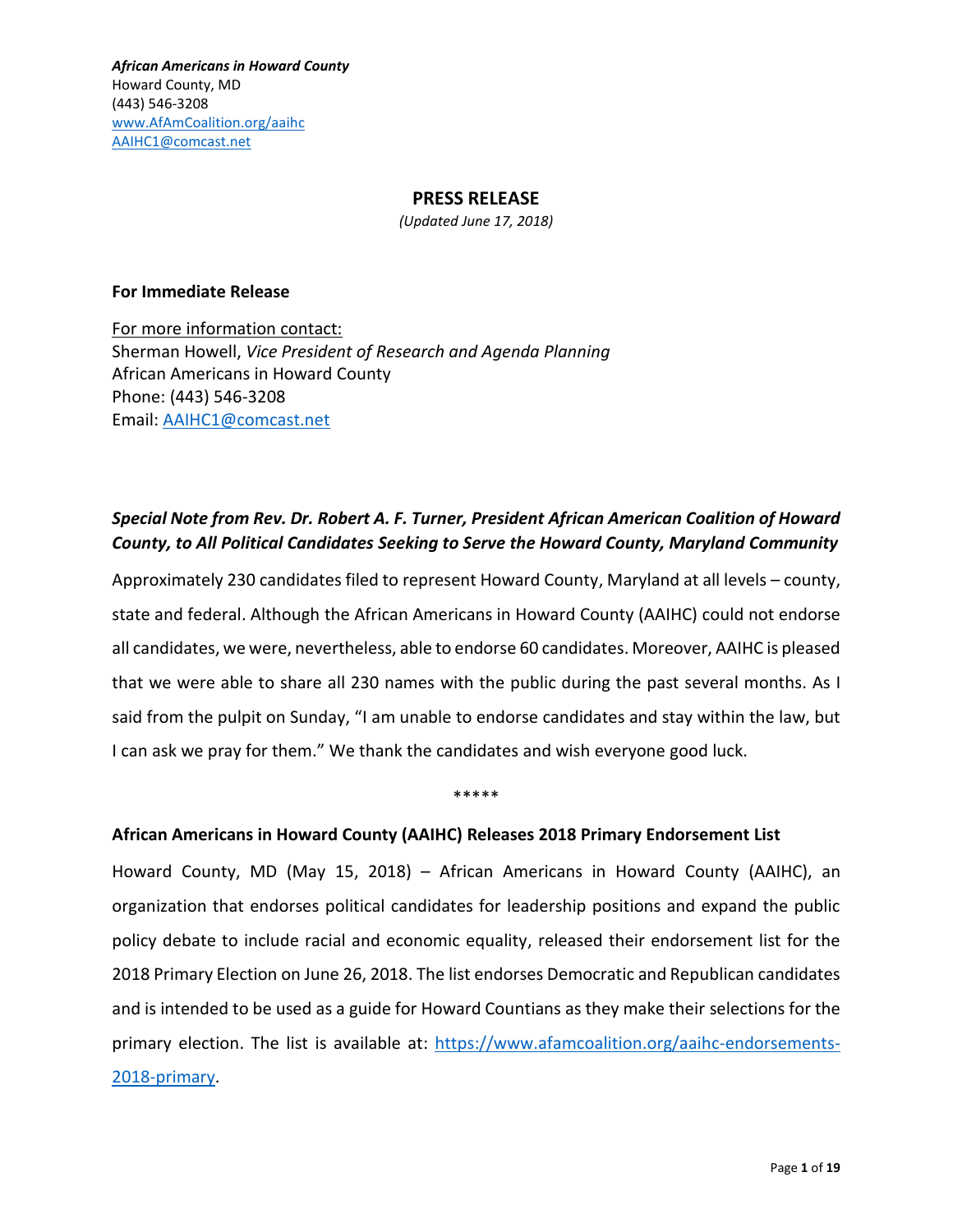AAIHC is the "sister" organization to the African American Coalition of Howard County (AACHC). AACHC focuses on social and political awareness of minority communities with special emphasis on research and policy advancement. The endorsements are based on the participation of the candidates (Democratic and Republican) at the AACHC Political Forum on April 7, 2018 and subsequent discussions with the candidates. Due to lack of participation by some Republican candidates, were unable to recommend a Republican candidate for all offices.

## **Click on the candidate category to view the endorsements**

**[Governor](#page-3-0)**

**[Comptroller](#page-4-0)**

**[Maryland Attorney General](#page-4-1)**

**[U.S. Senator](#page-5-0)**

**[Congressional Representative \(District 2\)](#page-5-1)**

**[Congressional Representative \(District 3\)](#page-6-0)**

**[Congressional Representative \(District 7\)](#page-6-1)**

**[Maryland State Senator \(District 9\)](#page-7-0)**

**[Maryland State Senator \(District 12\)](#page-7-1)**

**[Maryland State Senator \(District 13\)](#page-7-2)**

**[Maryland House of Delegates](#page-8-0) (District 09A)**

**[Maryland House of Delegates](#page-8-1) (District 09B)**

**[Maryland House of Delegates](#page-8-2) (District 12)**

**[Maryland House of Delegates](#page-10-0) (District 13)**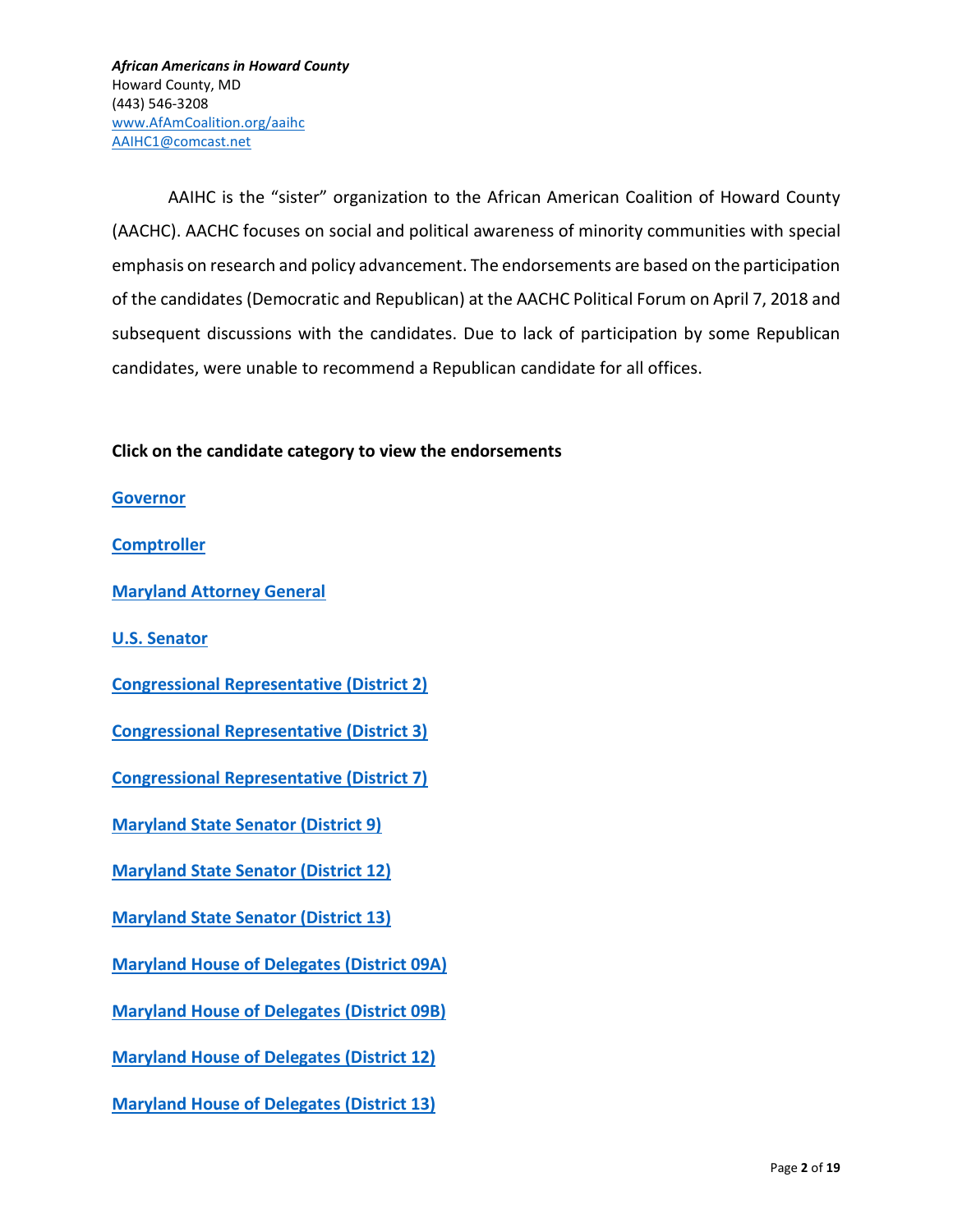**[Howard County Executive](#page-10-1)**

**[Howard County Council \(Councilmanic District 1\)](#page-11-0)**

**[Howard County Council \(Councilmanic District 2\)](#page-11-1)**

**[Howard County Council \(Councilmanic District 3\)](#page-12-0)**

**[Howard County Council \(Councilmanic District 4\)](#page-12-1)**

**[Howard County Council \(Councilmanic District 5\)](#page-13-0)**

**[State's Attorney](#page-13-1)**

**[Clerk of the Circuit Court](#page-14-0)**

**[Register of Wills](#page-14-1)**

**[Judge of Orphans Court](#page-14-2)**

**[Sheriff](#page-15-0)**

**[Democratic Central Committee \(Female 8\)](#page-15-1)**

**[Democratic Central Committee \(Male 9\)](#page-16-0)**

**[Republican Central Committee](#page-17-0)**

**[Board of Education \(Non-partisan\)](#page-17-1)**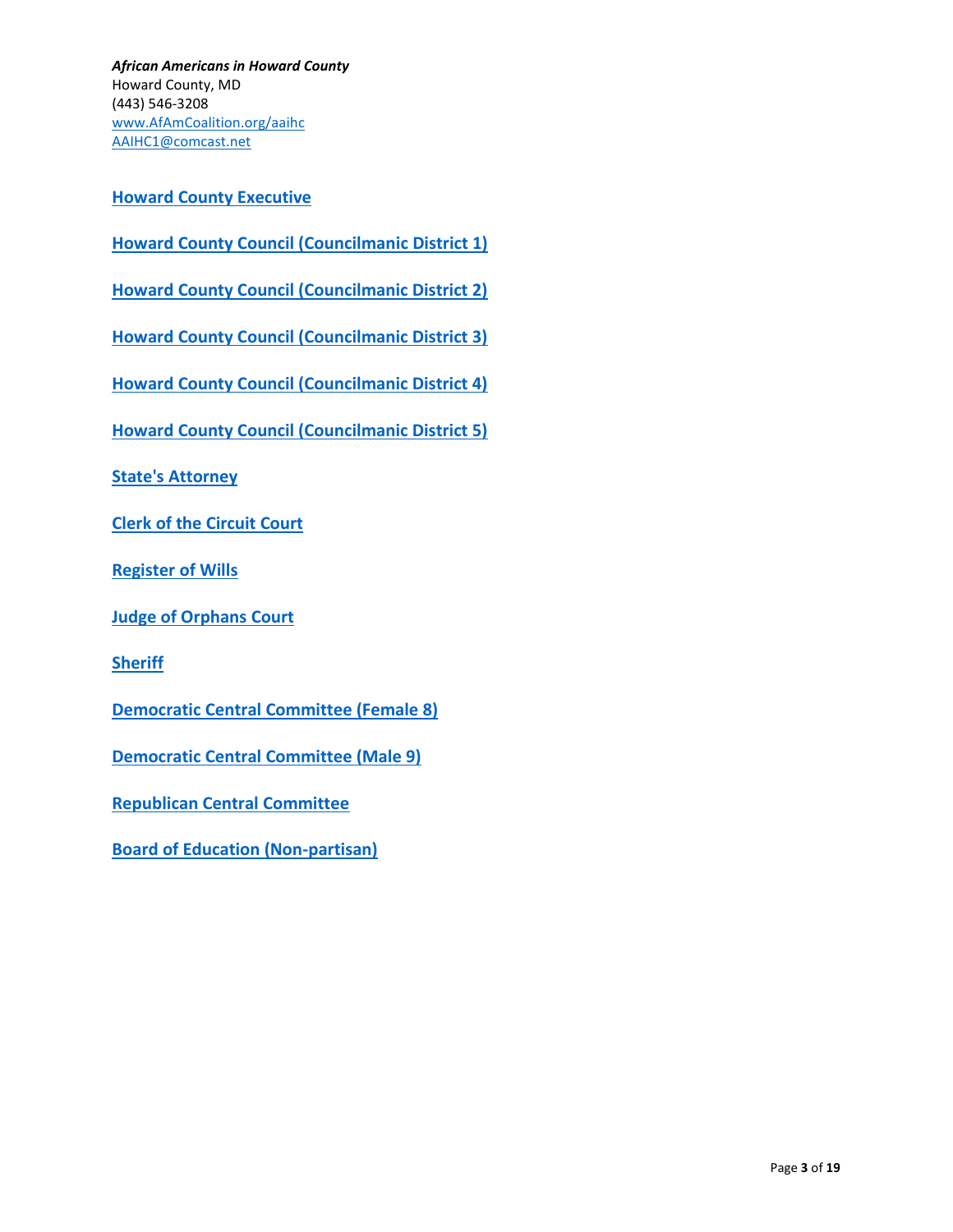#### <span id="page-3-0"></span>**Governor**

#### 1. Democrat for Governor – *Jealous, Ben*

As a civil rights leader, community organizer and businessman, Ben has exhibited the courage and experience needed to move our state forward. At age 35, Ben was named the youngest ever National President and CEO of the NAACP. During the depths of a national recession, Ben guided the NAACP through an unprecedented era of growth, nearly doubling the organization's revenue in just five years. Online activists grew from 175,000 to more than 600,000 while donors increased from 16,000 individuals per year to more than 120,000. The NAACP's membership increased three years consecutively for the first time in 20 years under.

As to leadership, Ben is a Rhodes Scholar, and is the only candidate to propose detailed plans for criminal justice reform, K-12 education, ending mass incarceration and student debt and stopping police killings of unarmed civilians. In 2013, he was named Marylander of the Year, in part because of his successful efforts to steer passage of ending the death penalty in our state. Moreover, despite the over drawn perception that Howard County is wealthy, the county is in need of crucial breakthroughs, among which includes "closing the education achievement gap and affordable housing."

It is Ben's ability to "engage" and "inspire" on the latter and others that makes this endorsement profitable and momentous for Howard County Maryland.

## 2. Republican for Governor – *Hogan, Larry*

Governor Larry Hogan failed to participate in AACHC Political Forum. Had he chosen to attend, the AACHC Community would have wanted to know more about his "long-term fiscal responsibility" for running the state government given recent tax cuts in Washington, DC. Additionally, what does he perceive as the most effective method of improving and/or boosting long standing weakness in education, especially as education applies to Black families.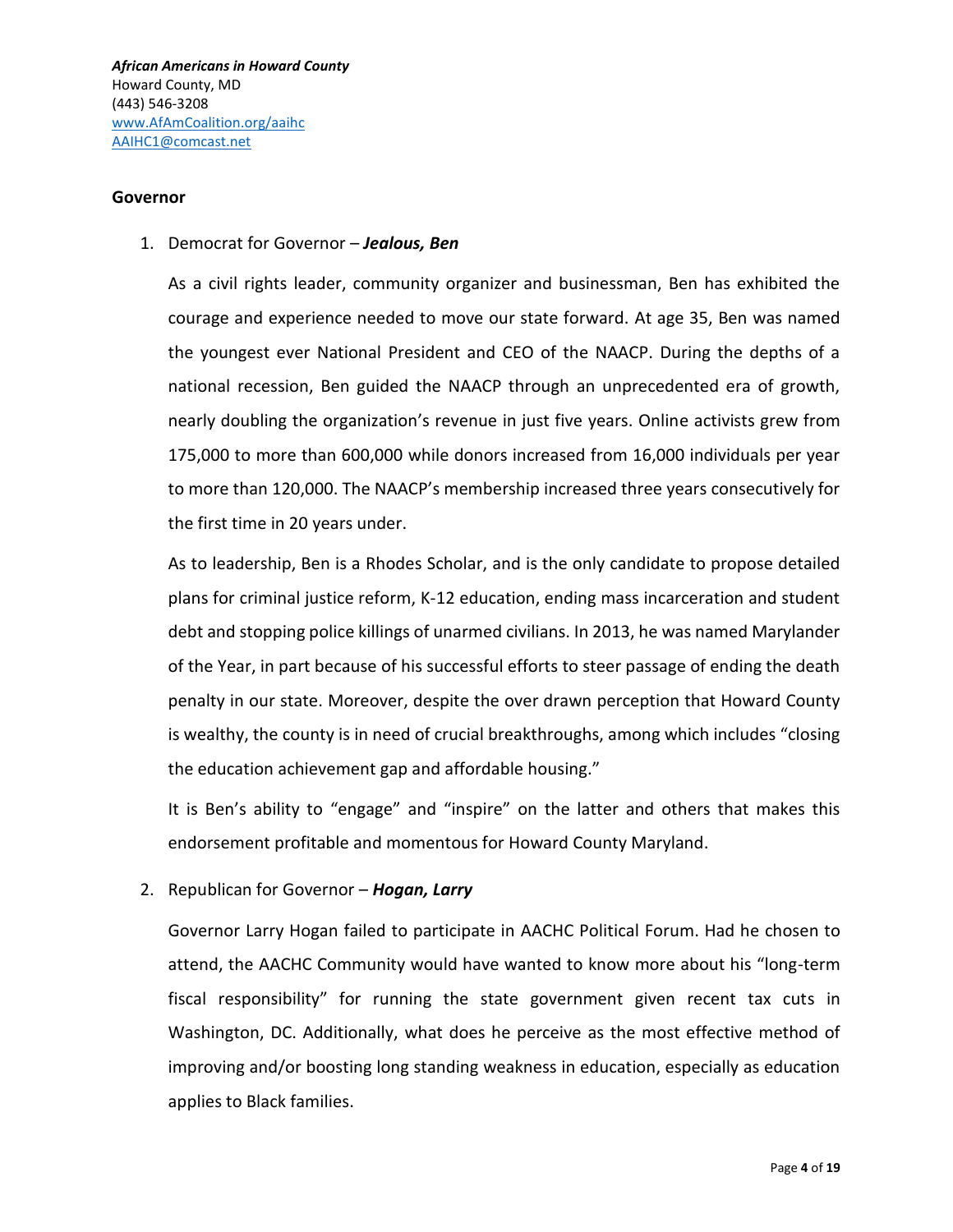In healthcare, we expect the opioids crisis "to be with us for some time," and we understand mental health to be one of the main culprits of mass shooting. AACHC is interested in learning Governor Hogan's continued approach for addressing these issues. According to Professor Klaus Schwab, Founder and Executive Chairman of the World Economic Forum, he argues that "managing for a more distant future is the somewhat counterintuitive key to success in a light-speed digital economy." AACHC would have wanted to hear from Governor Hogan on this issue given the concern of the Howard County NAACP's, as described in the press, "significant job losses as workplace technology deepens its roots going forward."

## <span id="page-4-0"></span>**Comptroller**

- 1. Democrat *No endorsement*
- 2. Republican *No endorsement*

## <span id="page-4-1"></span>**Maryland Attorney General**

1. Democrat – *Frosh, Brian E.*

Brian E. Frosh is perhaps one of the smartest and brightest Attorney General of Maryland of all times. No other Attorney General has surpassed his commitment to consumer protection-and equality. Moreover, Attorney General Frost shows considerable sincerity in working with the coalition representing Maryland's historically black public colleges and universities discussing settlement with the state, which it accused in a 2006 lawsuit of discriminatory practices and multiple civil rights violations. Most Marylanders consider him more than properly focused in large part due to his experience, background, and hard work.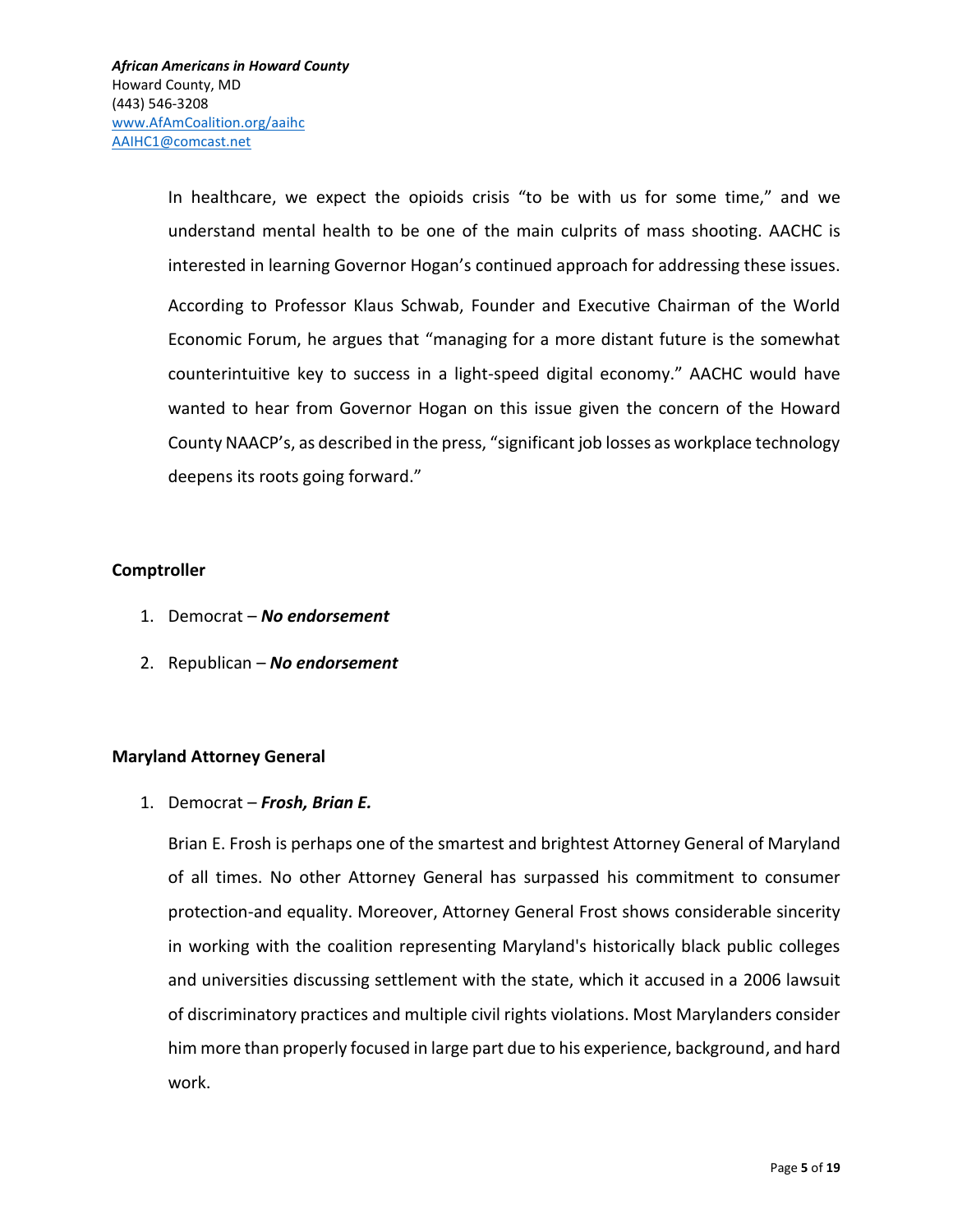## <span id="page-5-0"></span>**U.S. Senator**

 $\overline{\phantom{a}}$ 

## 1. Democrat – *Cardin, Ben*

Although U.S. Senator Ben Cardin was unable to attend the AACHC Political Forum, he was represented by an individual whom we affectionally call "Rev." Senator Cardin, of course, is the best you are going to find when it comes to leadership on Medicare, Medicaid, and health-care. And it would be hard to argue that he is not an expert on the latter. However, had the Senator attended the Political Forum, the AACHC community would have been interested in his response to a recent Washington Post article: *"Even among Harvard MBAs, few black women never reach corporate America's top rungs."* Recognizing that African American women in Alabama played an active role in defeating Republican Roy Moore, we are interested in politician's commitment to the economic and professional opportunities for African-Americans.

## <span id="page-5-1"></span>**Congressional Representative (District 2)**

## 1. Democrat – *Ruppersberger, C. A. Dutch*

Most never think about it, but solar panels assist in keeping the Chesapeake Bay clean and addressing other environmental issues. And this means job opportunities for Maryland. U.S. Congressman C.A. Dutch Ruppersberger is a strong advocate for Howard County who demands accountability from the Trump Administration. Rep. Ruppersberger has shared his thoughts on the Trump Administration: "The President of the United States, leader of the free world, needs to do better than this. President Trump's administration is in shambles— but what's worse, the President is not attempting to fix it. He still skirts responsibility and refuses to admit failure. He won't even attempt to be more transparent."<sup>1</sup> Rep. Ruppersberger certainly has the character and the "gusto" essential to the success of America and Howard County.

<sup>1</sup> <https://www.dutchforcongress.com/blog/2017/demand-accountability-trump-administration>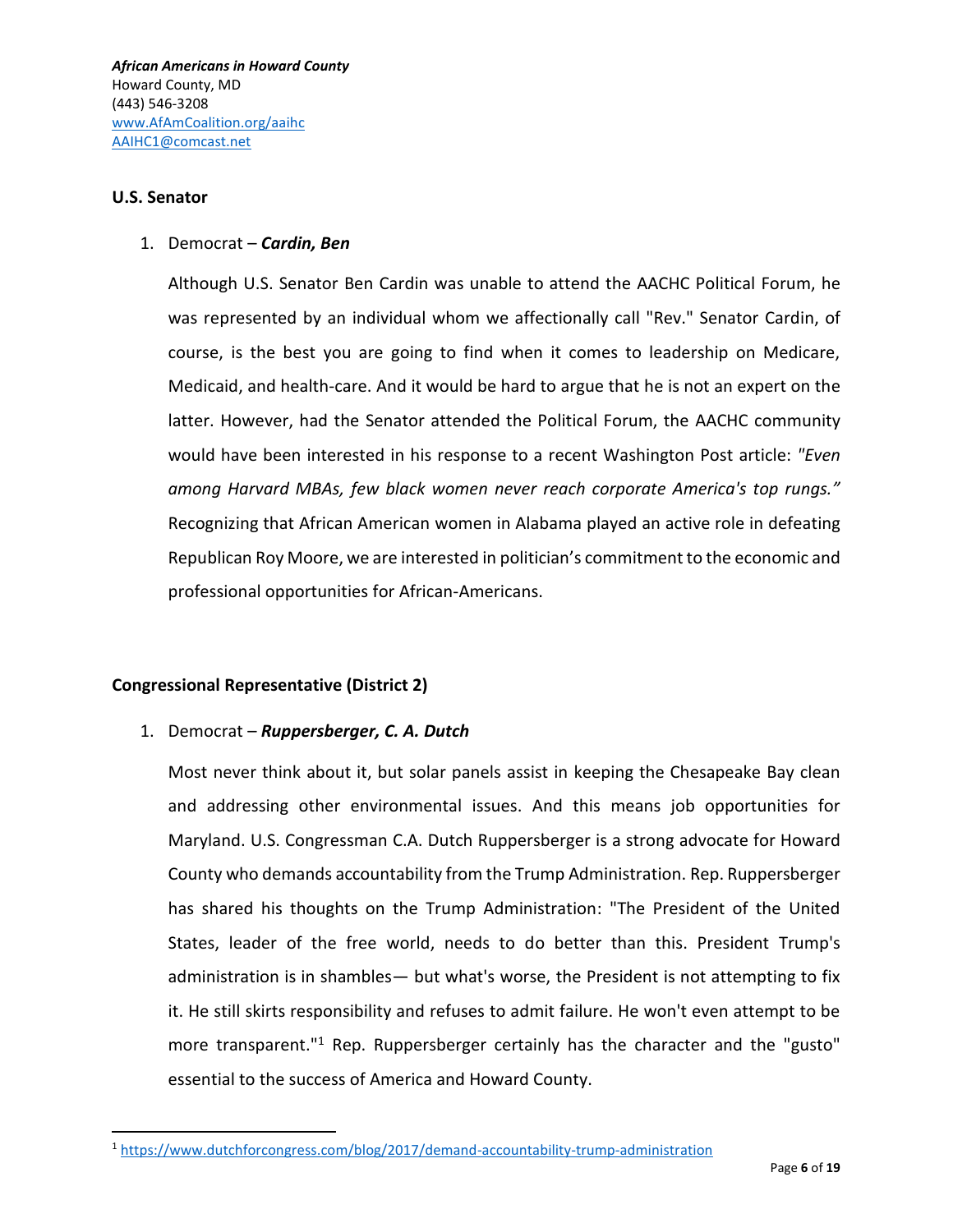## 2. Republican – *No endorsement*

## <span id="page-6-0"></span>**Congressional Representative (District 3)**

## 1. Democrat – *Sarbanes, John*

U.S. Congressman John Sarbanes chairs the Democracy Reform Task Force and serves on the Energy and Commerce and the Oversight and Government Reform Committees. He fights for accountability and transparency in government. Rep. Sarbanes, according to his website, continues to ensure access to affordable health care, preserve the Chesapeake Bay, and protect our planet from the dangerous threat of climate change. He is also known for his opposition to "big money" in politics, which is not only a threat to democracy but also a contributing factor to inequality. He continues to be a crucial part of improving the quality of life for struggling families in Howard County.

2. Republican – *No endorsement*

## <span id="page-6-1"></span>**Congressional Representative (District 7)**

## 1. Democrat – *Cummings, Elijah*

Congressman Elijah Cummings was sick and unable to represent himself at the AACHC Political Forum. Many of his strengths include: being a man of integrity and commitment; superb communicator with the ability to inspire others; sharing compassion at all times; impressive decision-making capabilities; and creativity and innovation unrivaled by many. His availability to his constituents is unmatched.

2. Republican – *No endorsement*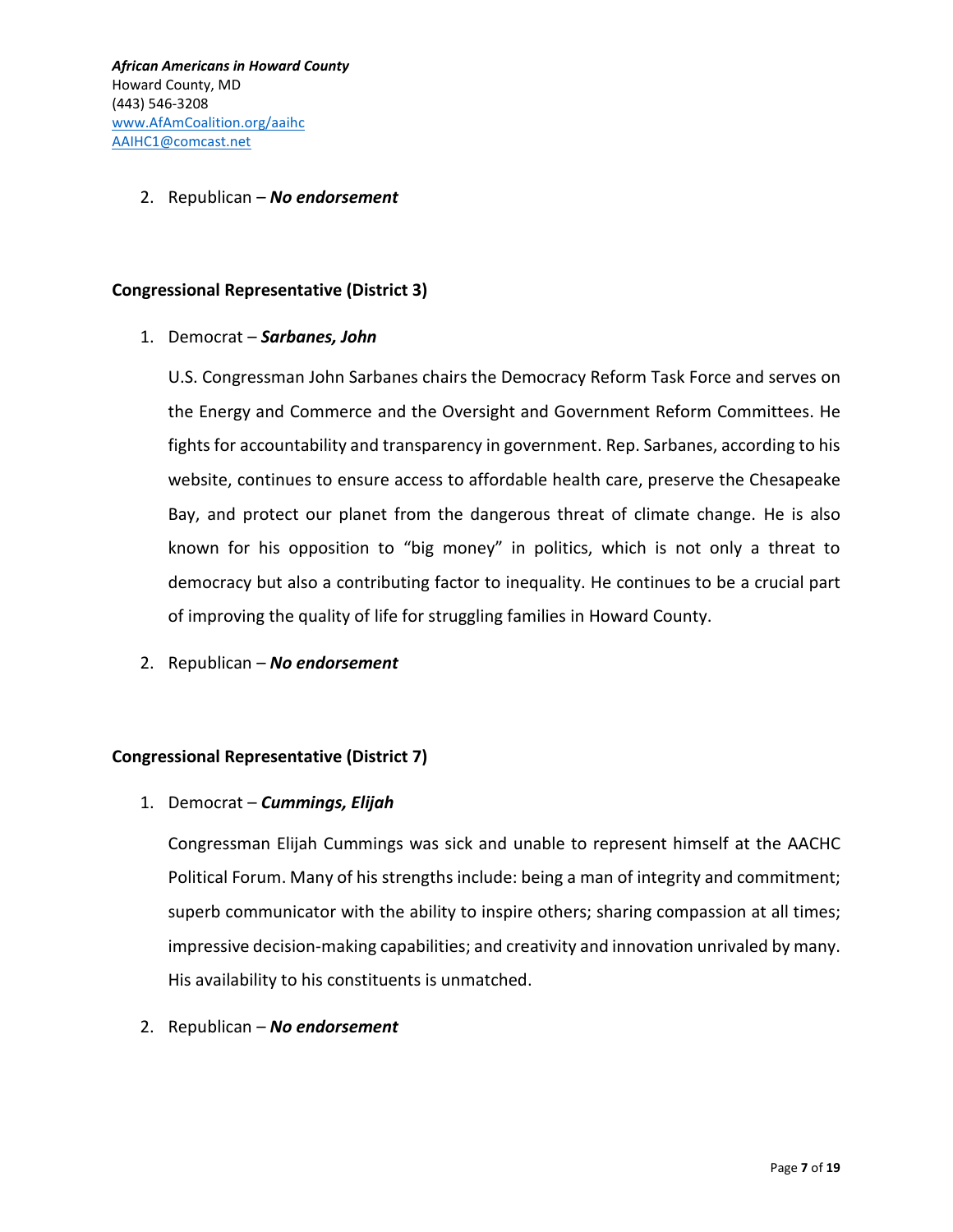## <span id="page-7-0"></span>**Maryland State Senator (District 9)**

- 1. Democrat *Hester, Katie Fry*
- 2. Republican *No endorsement*

## <span id="page-7-1"></span>**Maryland State Senator (District 12)**

1. Democrat – *Lam, Clarence*

Colleagues in the Maryland State General Assembly have described Maryland State Delegate Clarence Lam as being the hardest working representative in the Assembly. A physician with a very strong legislative agenda, he thoroughly understands the importance of Medicaid, Medicare and low-and moderate-income housing in making Howard County successful. He demonstrates tremendous confidence in executing his job. Moreover, he seems strengthened not only by his own confidence, but the confidence others have in him.

2. Republican – *No endorsement*

## <span id="page-7-2"></span>**Maryland State Senator (District 13)**

## 1. Democrat – *Guzzone, Guy*

An early Howard County supporter of Obama in Obama initial bid for president eight years ago, Maryland State Senator Guy Guzzone enjoys considerable influence in the Maryland General Assembly. He uses that influence, in a host of regards, on the behalf of Howard County citizens— irrespective of race.

2. Republican – *No endorsement*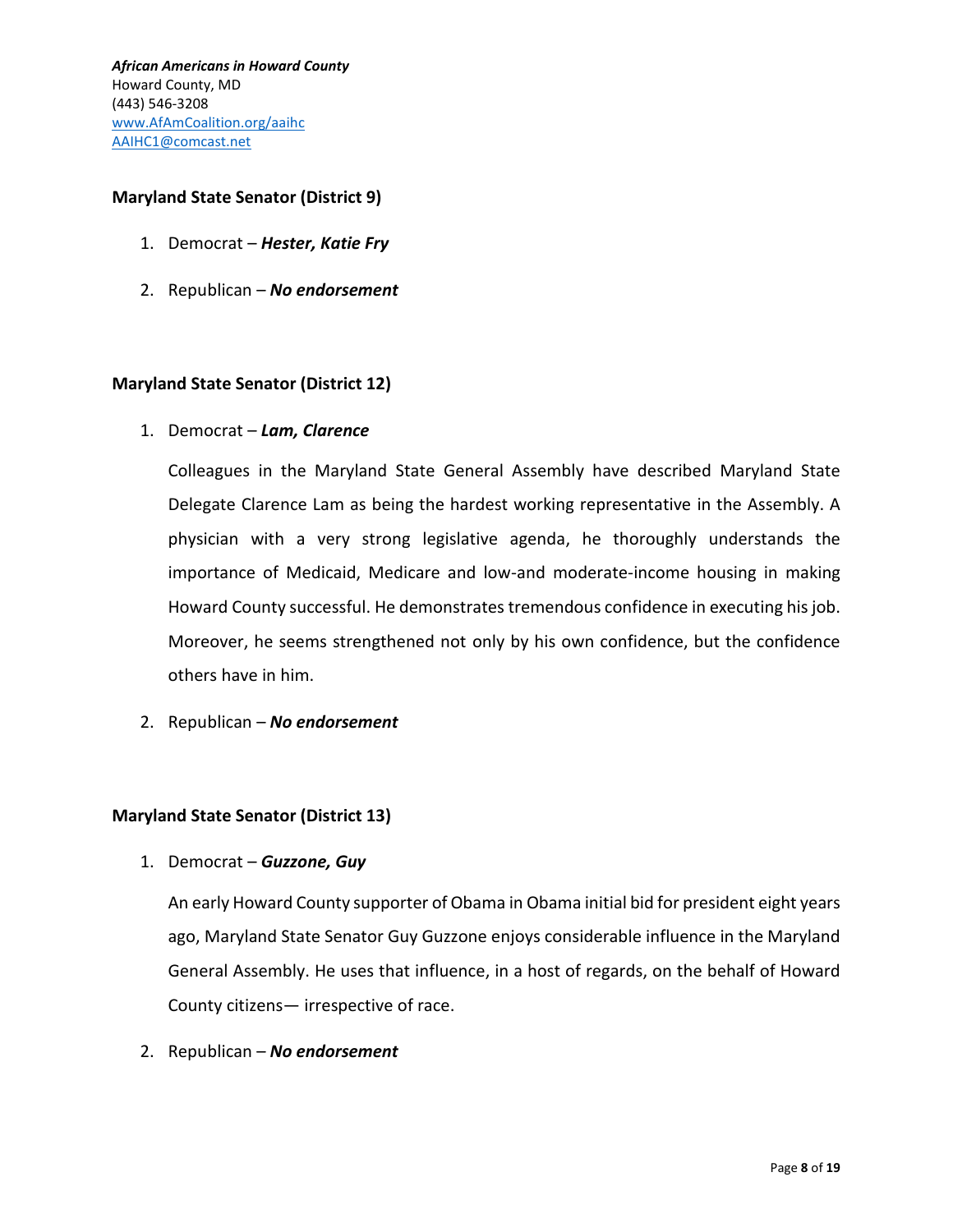## <span id="page-8-0"></span>**Maryland House of Delegates (District 09A)**

1. Democrat – *Ziegler, Natalie*

Maryland State Delegate Natalie Ziegler's strong advocacy of reducing money in politics will be a big booster to leveling inequality— speaking on the poor's inability to make large political contributions and influence the process.

2. Republican – *No endorsement*

## <span id="page-8-1"></span>**Maryland House of Delegates (District 09B)**

1. Democrat – *Watson, Courtney*

Very difficult to separate Courtney Watson and her family's contributions to Howard County. Her father was a member of the Howard County School Board and served as County Executive for Howard County. But make no mistake, Courtney has a more than commendable track record in Howard County. She fought almost daily for educational funding while serving on the Howard County School Board and continued in her role on the Howard County Council. Courtney understood the intricacies of funding the county through land planning and housing, especially low- and moderate-income housing. Noting that this type of housing is one of the most crucial issue facing Howard Countians. Courtney may be quiet at times but trust your instincts… she really cares!

2. Republican – *No endorsement*

## <span id="page-8-2"></span>**Maryland House of Delegates (District 12)**

1. Democrat – *Hill, Terri*

Page **9** of **19** Maryland State Delegate Terri Hill, perhaps one of the most "foremost" physicians from Harvard University, is a strong debater on the issues because it is essential to public life. Yet she's down to earth with a special ability to understand and engage others about the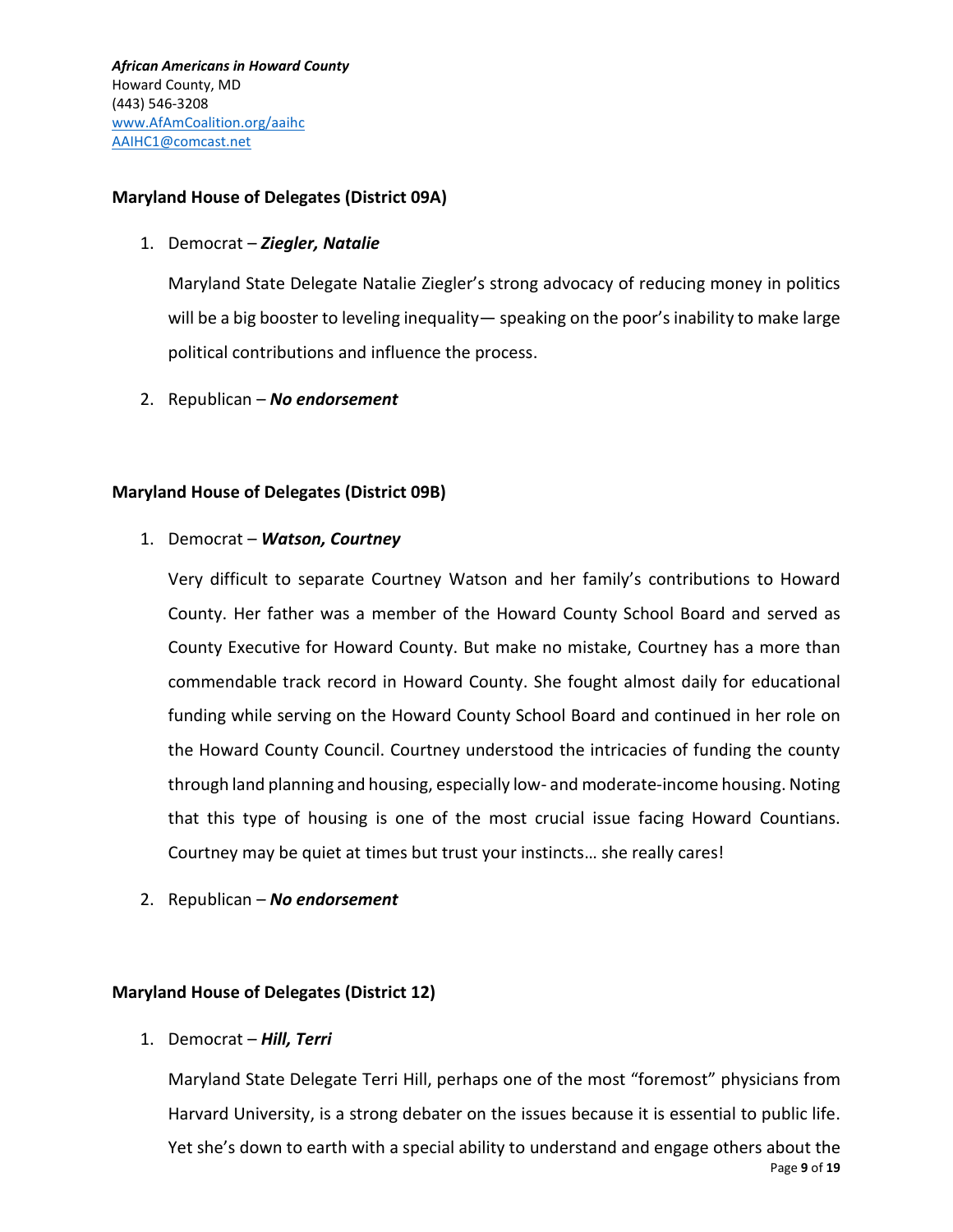challenges in quality healthcare and health disparities. Delegate Hill legislative agenda spans healthcare, economics and affordable housing. Her contributions, knowledge and impact in healthcare legislation makes her one of the most desirable members of the Maryland General Assembly.

## Democrat – *Ebersole, Eric*

What more can one say about Maryland State Delegate Eric Ebersole! He is forever excited by education since he taught at Wilde Lake High School in Howard County's. Additionally, Delegate Ebersole has a broad understanding of Howard County's demographic challenges.

## Democrat – *Feldmark, Jessica*

How can such a young person amass such experience and talent. Jessica Feldmark has a strong record on securing funding for education, and a very commendable record on protecting the Chesapeake Bay (and so does her husband). Many would agree that Jessica was one of the early "brain-child" for the Healthy Howard Initiative. She serve(d) as: the former Chief of Staff to County Executive Ken Ulman, a Howard County Council Administrator, NARAL Pro Choice Maryland Board Member, Wilde Lake Village Board Member, AmeriCorp Member at Maryland Volunteer Lawyer Service and more. We simply cannot have Jessica sitting on the bench. She needs to be in Annapolis!

2. Republican – *No endorsement*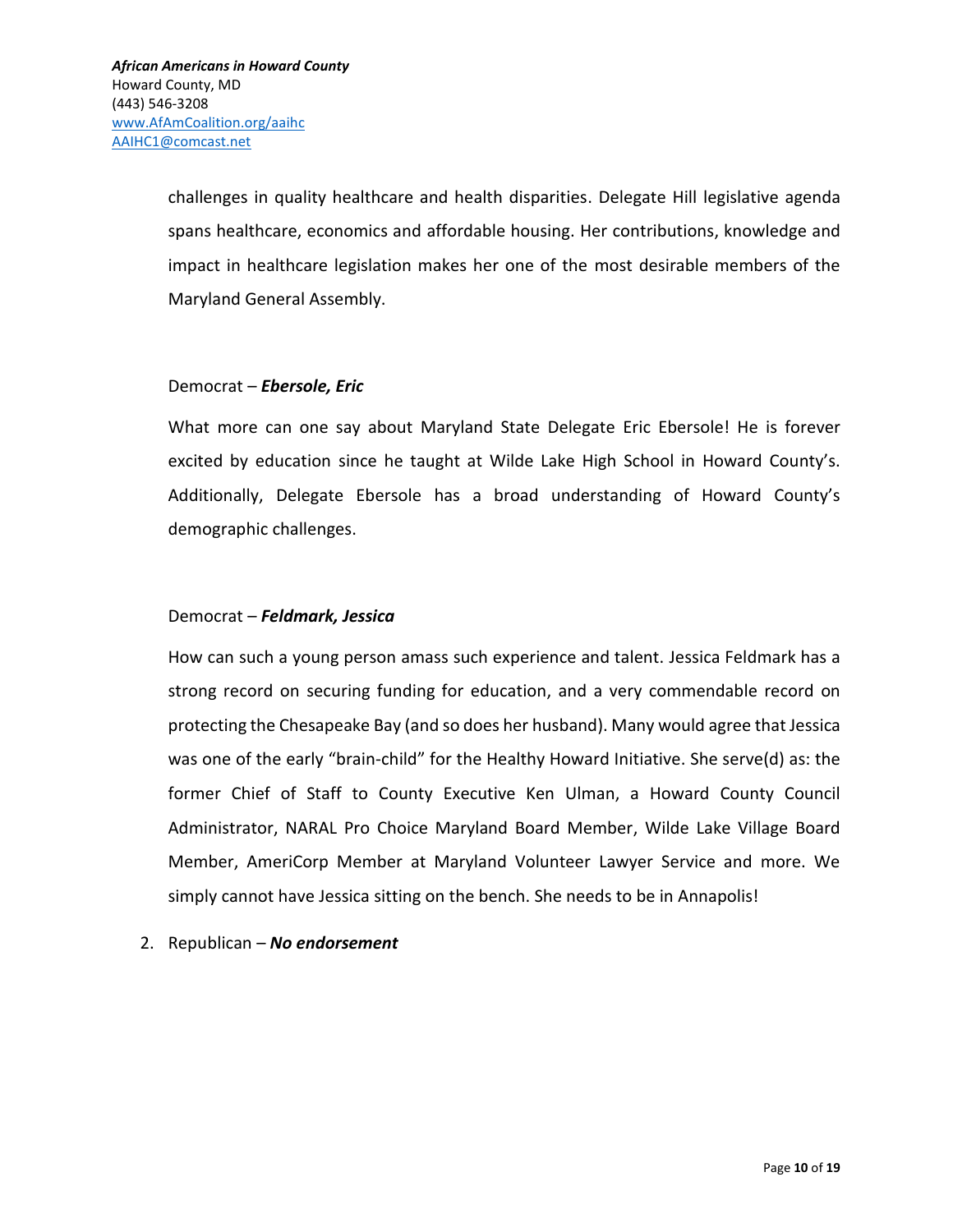## <span id="page-10-0"></span>**Maryland House of Delegates (District 13)**

#### 1. Democrat – *Atterbeary, Vanessa*

Maryland State Delegate Vanessa Atterbeary is tough as they come! She is a strong advocate for Howard County and Maryland-at-large. Why else would the Washington Post, when she lived and ran as a freshman for a similar position in Montgomery County, endorse her over incumbents. Delegate Atterbeary continues to create a strong legacy through her legislative actions.

## Democrat – *Pendergrass, Shane*

Maryland State Delegate Shane Pendergrass is the embodiment of Howard County! And no one else has amassed or knows more about healthcare system than her. She constantly introduced new concepts, ideas and approaches to improve the system. All of this is not only a relief to Howard County, but a special relief for struggling families.

## Democrat – *Terrasa, Jen*

Though new, Howard County Councilwoman Jen Terrasa serves with an almost unheard of understanding of land planning and the development of low-income housing in Howard County. Councilwoman Terrasa has strong legislative experience in the county. Very little of this can be said without giving credit to the fighting— and never give up— spirit of her mother.

#### <span id="page-10-1"></span>**Howard County Executive**

- 1. Democrat *Ball, Calvin*
- 2. Republican *Kittleman, Allan H.*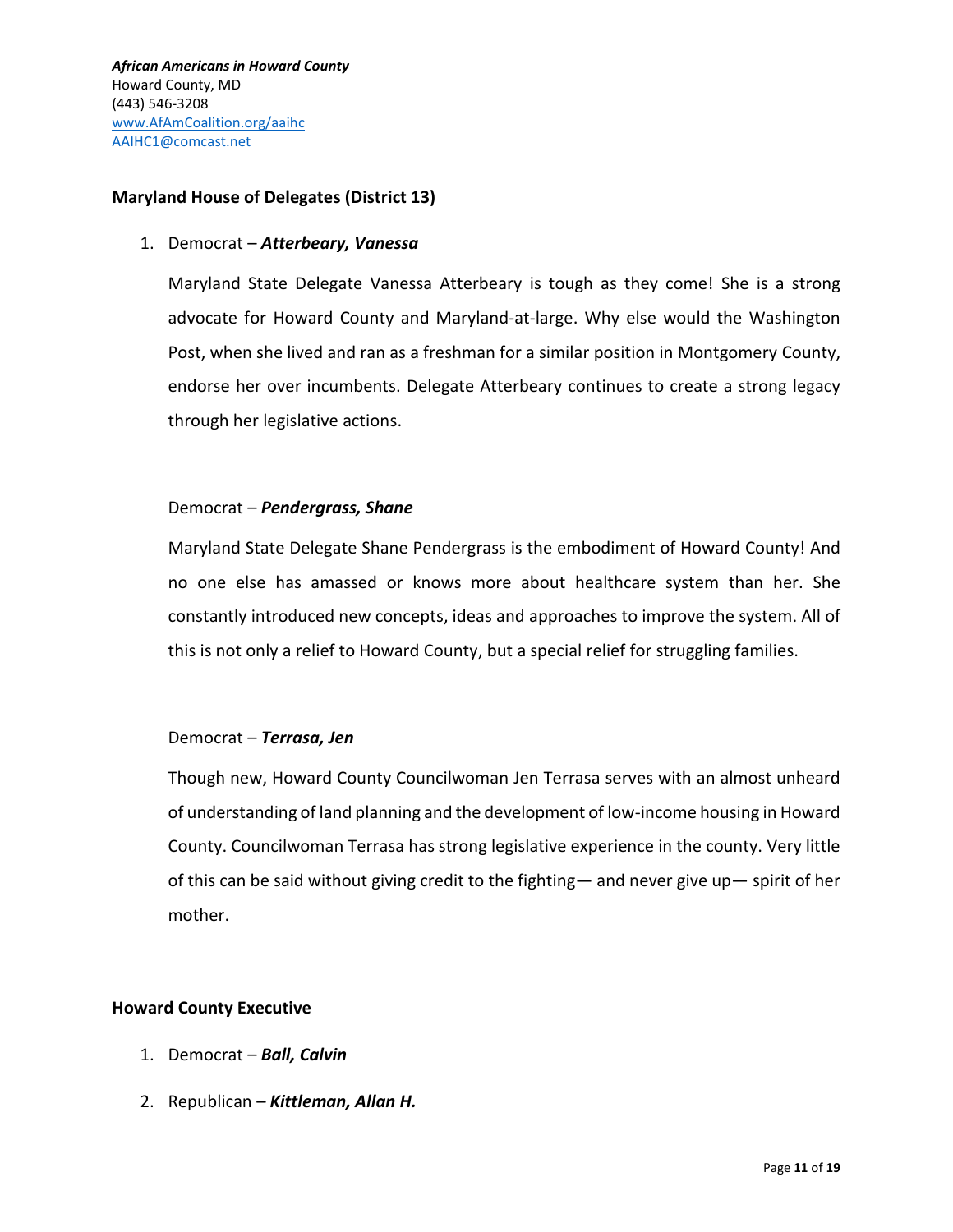Though both candidates are respectfully the most qualified for the position of Howard County Executive for their respective political parties, each lack considerable vibrancy in supporting low- and moderate- income housing. Quoting a well-informed former elected Howard County official: "Though both Ball and Kittleman have access to the bully pulpit, neither seems willing to take the conspicuous position that provides an opportunity to speak out and be listened to on affordable housing." Thus, leaving a situation of undercutting the economic strength of Howard County. In contrast, their predecessor supported two highly desirable low- and moderate-income developments for the County— Monarch Mills and Burgess Mills Station (both with amenities open to the public). Both candidates will probably prevail through the Primary. Thus, AAIHC and Rev. Turner has requested convening a meeting with the two to discuss the lack of affordable housing in the almost \$4 billion downtown development, prior to 1,000 units being available at market rate for renters.

## <span id="page-11-0"></span>**Howard County Council (Councilmanic District 1)**

## 1. Democrat – *Weinstein, Jon*

County hearings can become very heated at times, but Howard County Councilman Jon Weinstein's ability to maintain composure and his willingness to listen places him among the great leaders of the Howard County Council.

2. Republican – *Kathuria, Raj*

## <span id="page-11-1"></span>**Howard County Council (Councilmanic District 2)**

1. Democrat – *Jones, Opel*

There is no doubt to Opel Jones knowledge and experience preparing him for this role including his presidency of the Howard County Chapter of Alpha Phi Alpha Fraternity, Inc.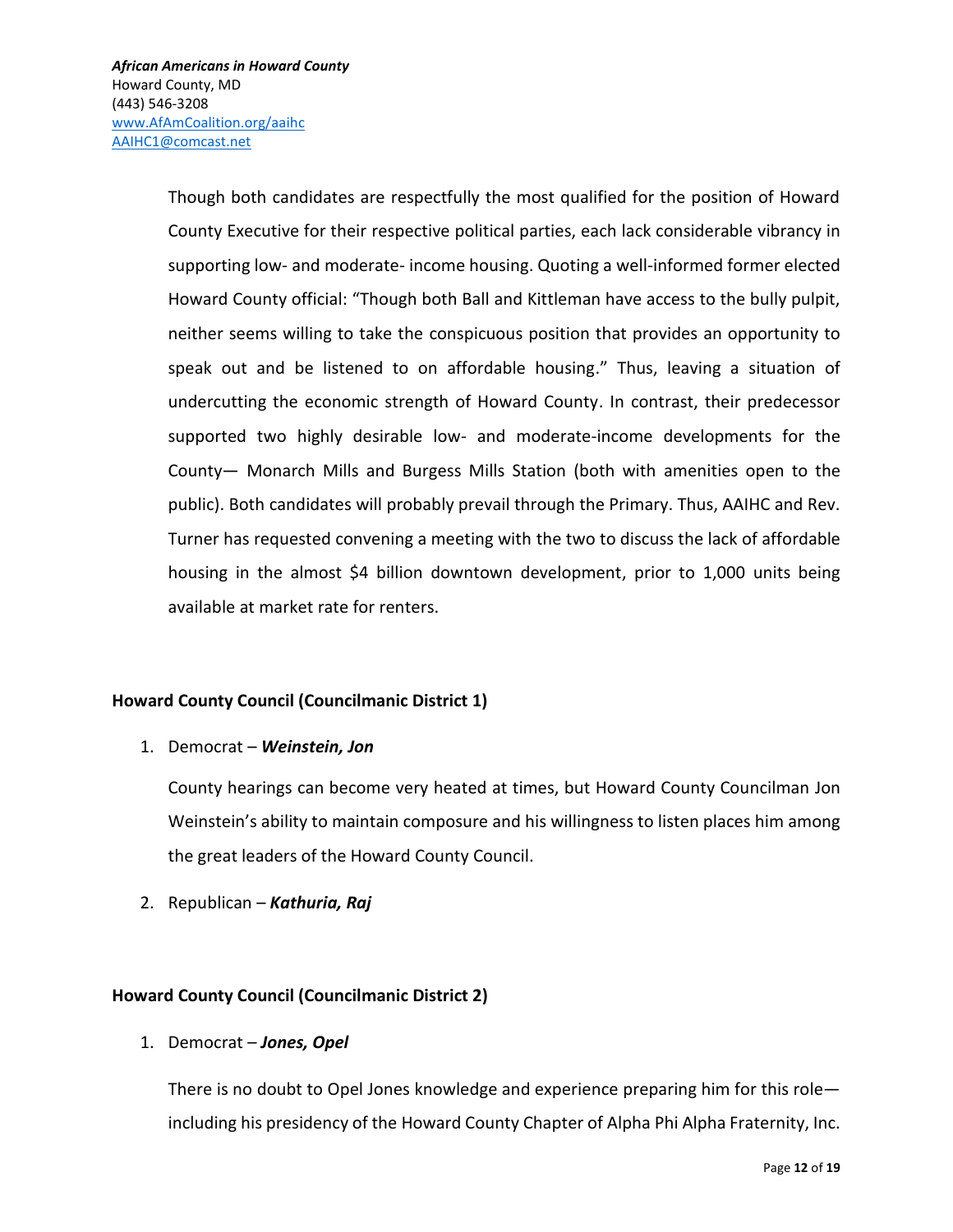He has a habit of presenting his case and then stepping back to listen and appreciate other viewpoints. And of this is done with a smile! Opel majored in mathematics (currently pursuing his Ph.D.) and taught at Historically Black Colleges and Universities. It will not take much for Opel to create a path of success with the Howard County Council.

2. Republican – *Liao, John*

# <span id="page-12-0"></span>**Howard County Council (Councilmanic District 3)**

1. Democrat – *Jennings, Greg*

The Democrats have an excellent selection for Council District 3— Greg Jennings! He is currently on the Democratic Central Committee and previously clerked for Former Chief Judge Robert M. Bell, Chief Judge of Court of Appeals. Greg's website says it all: "From volunteering in the Clinton-Gore White House to serving as a prosecutor in Baltimore City, Greg Jennings has always believed in putting people first. As your Councilman, he will fight for transparency in government, affordable child care, and development that works for all."

2. Republican – *No endorsement*

## <span id="page-12-1"></span>**Howard County Council (Councilmanic District 4)**

1. Democrat – *Jung, Deb*

We are will not find a better person than Jeb Jung to represent Council District 4. She has it all, including the strength to the serve on the Howard County Council. An attorney who is experienced in housing law, especially affordable housing, Deb is committed to growing Howard County the right way. You've already probably ran into her because she's a constant door knocker ready to engage with Howard Countians. Don't leave Deb on the bench!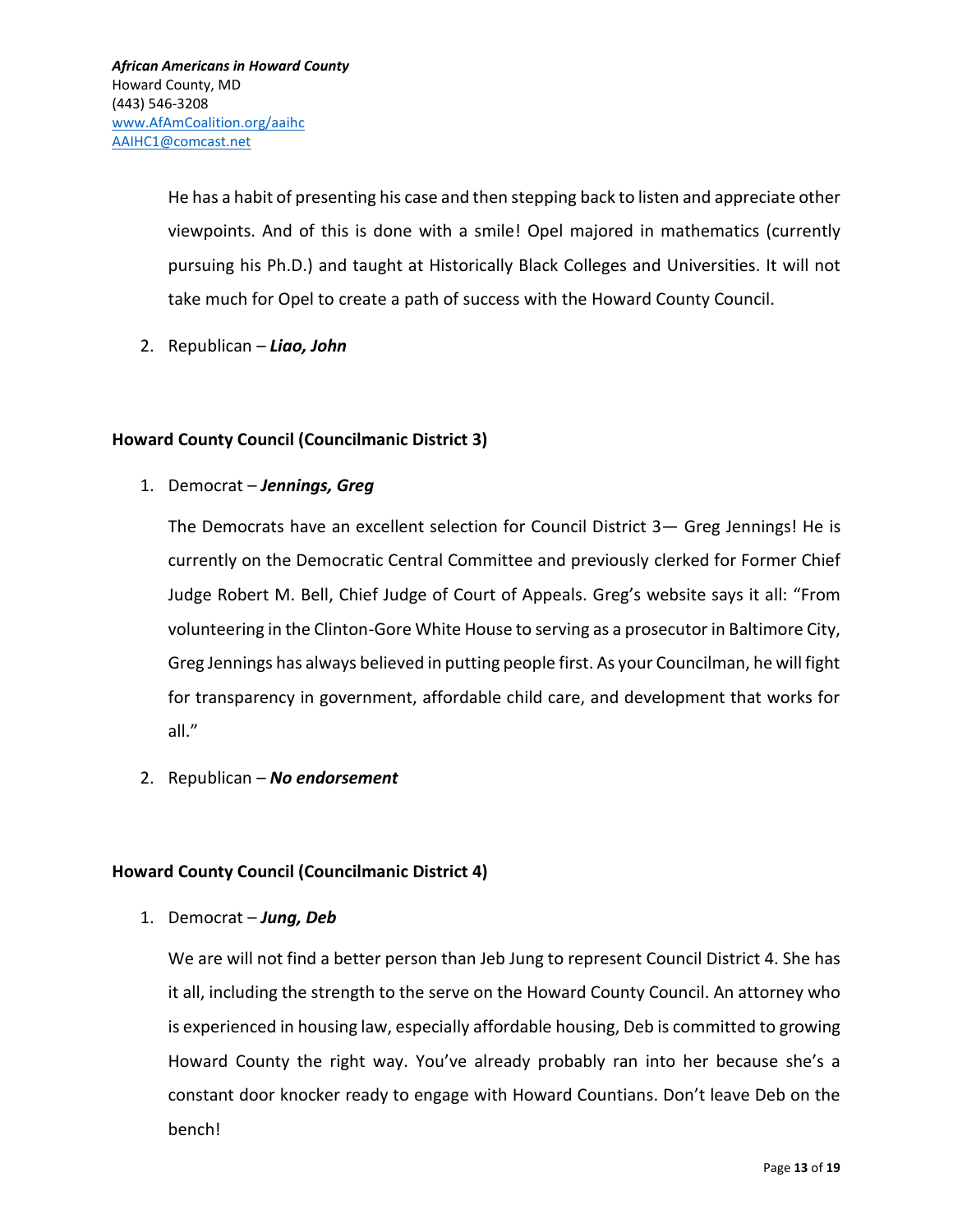2. Republican – *Kim, Lisa*

## <span id="page-13-0"></span>**Howard County Council (Councilmanic District 5)**

## 1. Democrat – *No endorsement*

**Special Note:** China Williams is looking to control growth— the Western Howard County way. This approach leans toward all low- and moderate-income housing (especially for teachers, police, and fire) being built in Columbia. With wages not keeping pace with housing costs, China's approach threatens the well-being of all Howard County citizens.

2. Republican – *Walsh, Jim*

## <span id="page-13-1"></span>**State's Attorney**

## 1. Democrat – *Gibson, Rich*

Rich Gibson is a highly experienced and knowledgeable Assistant State's Attorney (Baltimore City) that always greets you with a smile. And because of that smile, most want to call him a "kid." He has a great family that is active in the community. Howard Countians expect Rich to incarcerate those up that have broken the law, but he'll tell you that it is more than just "locking people up". Prosecuting involves families, he says, and we must understand the larger family and societal impact.

2. Republican – *Oldham, Kim Yon*

Howard County prosecutor Kim Yan Oldham is good addition to the Republican ticket. She currently works in the State's Attorney's Office, so she is very familiar with the issues facing the County.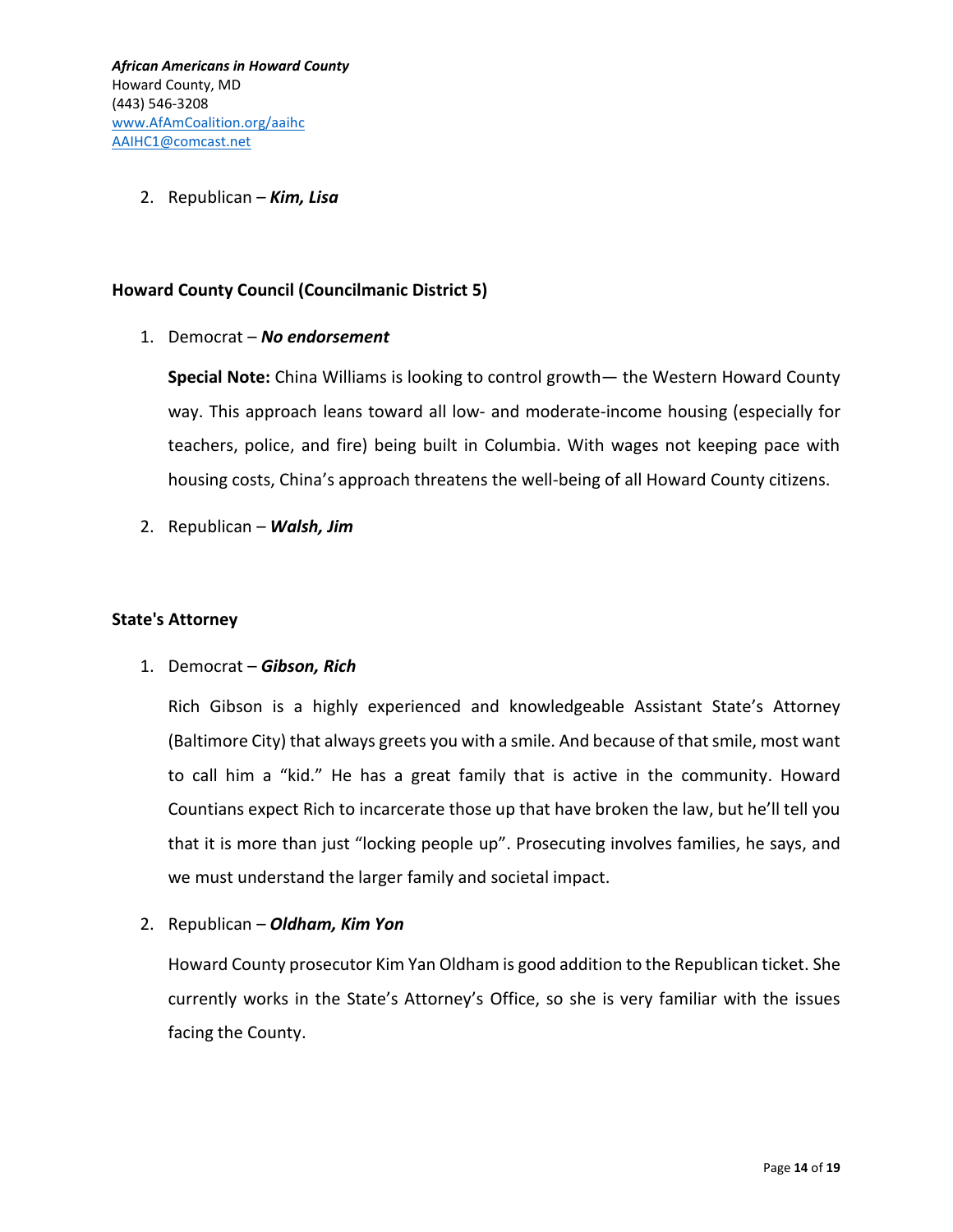## <span id="page-14-0"></span>**Clerk of the Circuit Court**

1. Democrat – *Robey, Wayne A.*

Wayne Robey manages his office in a commendable way and has done so over the past four years. AACHC will be working with Wayne, and other Howard Government officials, to ensure that race and demographics are appropriately represented in such offices.

2. Republican – *No endorsement*

## <span id="page-14-1"></span>**Register of Wills**

1. Democrat – *Macfarlane, Byron*

Perhaps an easy endorsement because most Howard Countians seem convince that Byron belong to us! He's sincere, a hard worker, and one who has served us well during his first term as Register of Wills and he should be reelected.

2. Republican – *No endorsement*

## <span id="page-14-2"></span>**Judge of Orphans Court**

1. Democrat – *Brown, Ajile*

Democrat – *Dodd, Anne L.*

## Democrat – *Turner, Leslie Smith*

Overall, a good selection of Democratic candidates with a lot of experience in Howard County and Orphans Court's issues.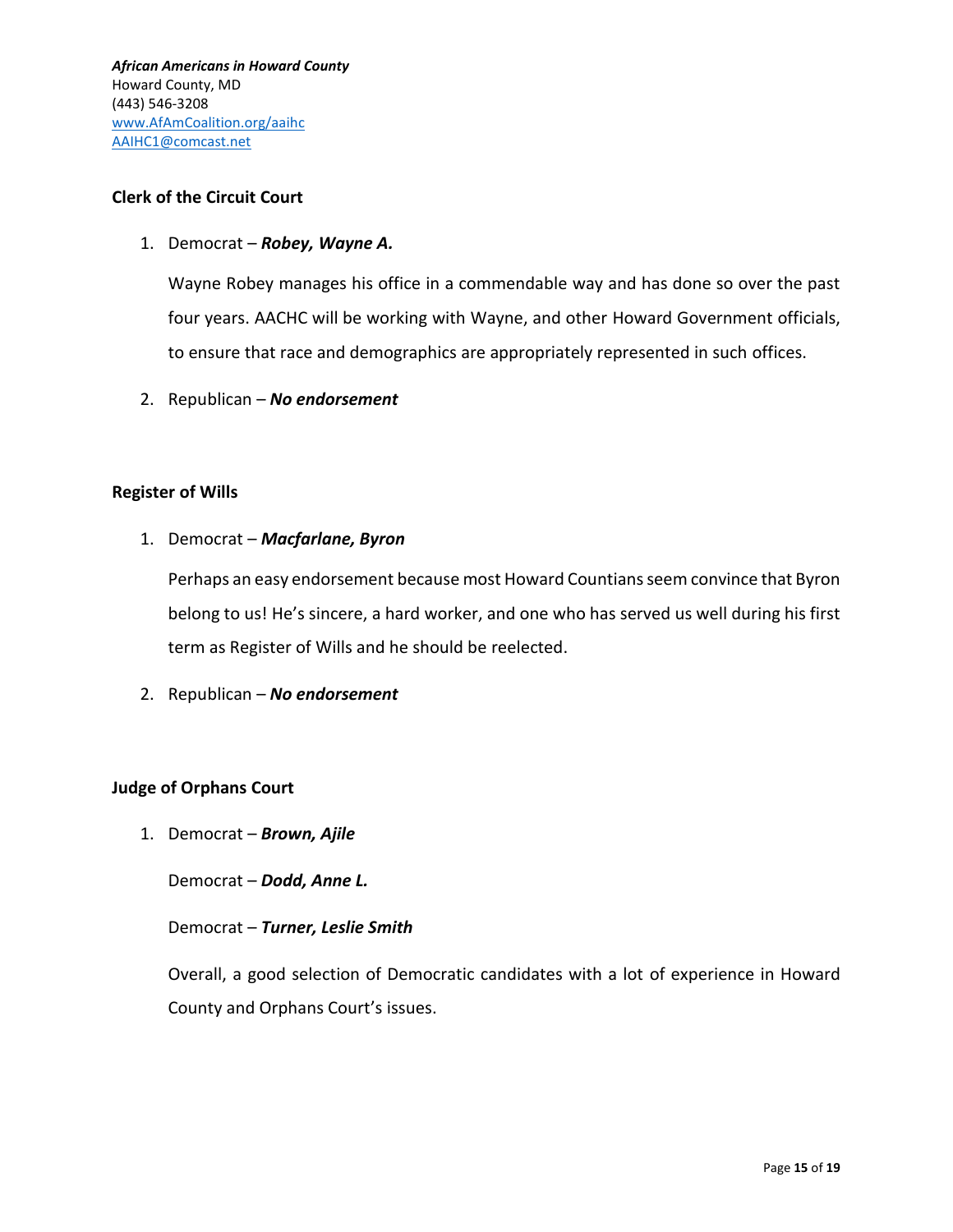## <span id="page-15-0"></span>**Sheriff**

## 1. Democrat – *Harris, Marcus*

With a genial smile, Marcus Harris is the statue of a sheriff that any county or jurisdiction would like to have. With strong confidence and ability to do the job, a retired police officer from the Baltimore County Police Department, Marcus will be ready on day 1. He is very popular among the other candidates running for office— irrespective of their position.

2. Republican – *McMahon, Bill*

(Bill is a past Police Chief of Howard County and almost always performed his duties in a very professional manner. This includes a time in which Howard County was suffering from problems with its former Sheriff. The Republican Party could not have chosen a better person to represent them in the 2018 Maryland Primary for Howard County Sheriff.)

*Please make an effort to vote for the candidates running for the Central Committees. These individuals facilitate the election of their political candidates and fill vacancies in certain offices due to the death or resignation of elected officials. Additionally, they recommend members for appointment by the Governor.*

## <span id="page-15-1"></span>**Democratic Central Committee (Female 8)**

*Altamirano, Alicia*

## *Arthurs, Maureen, Evans*

## *Beale, Mae A.*

Mae believes in strong vetting in choosing leaders, especially in politics. Absence of the latter is what we're suffering today in Washington, D.C. Proper screening also incerases commitment to accountability in government and promotes an atmosphere of openness. Exactly what America needs most today!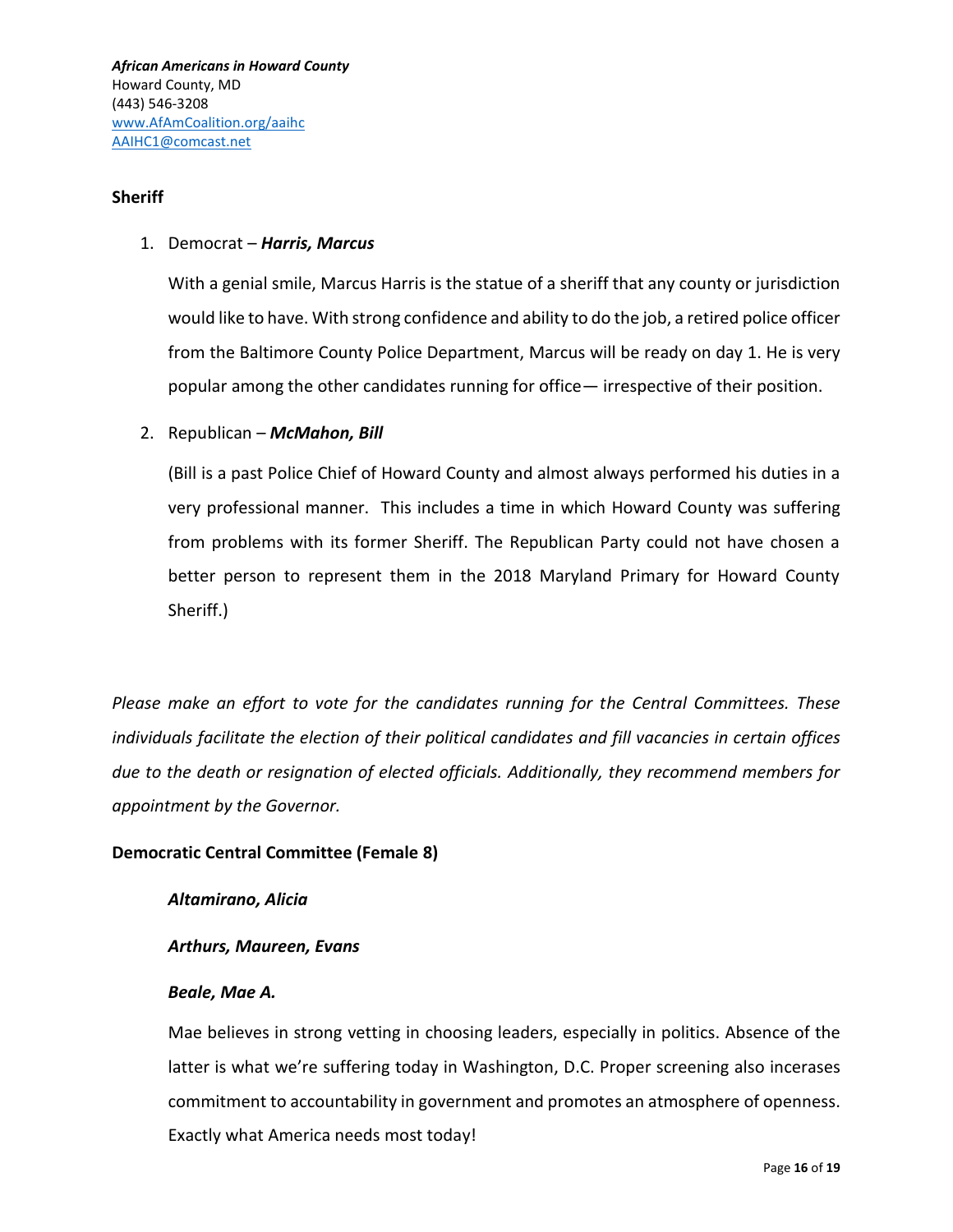#### *Brown-Hill, Ethel*

Extremely experienced and considered the "essence" of the Howard County!

#### *Cochran, Mary Catherine*

## *Dodson-Reed, Candace*

Candace Dodson-Reed is an influential leader whose opinions are often sought out by new and experienced politicians.

#### *Hira, Safa*

## *Jones, Jennifer*

Jennifer Jones is a leader, attended Wilde Lake High School, who has a pragmatic approach and considerable insight into Howard County's political needs.

## <span id="page-16-0"></span>**Democratic Central Committee (Male 10)**

*Adams, Bill*

*Bailey, Najee*

*Berkowitz, Scott*

*Grabowski, Dave*

*Eldridge, Jeremy*

## *Ford, Bob*

Bob Ford, more than many during these moments in time, understands and appreciates the importance broad visions. AACHC has known Bob for many years, and he is always passionate about diversity. He works hard for Democratic candidates, and his ideals are an asset on the Howard County Democratic Central Committee. For these reasons, we strongly support Bob.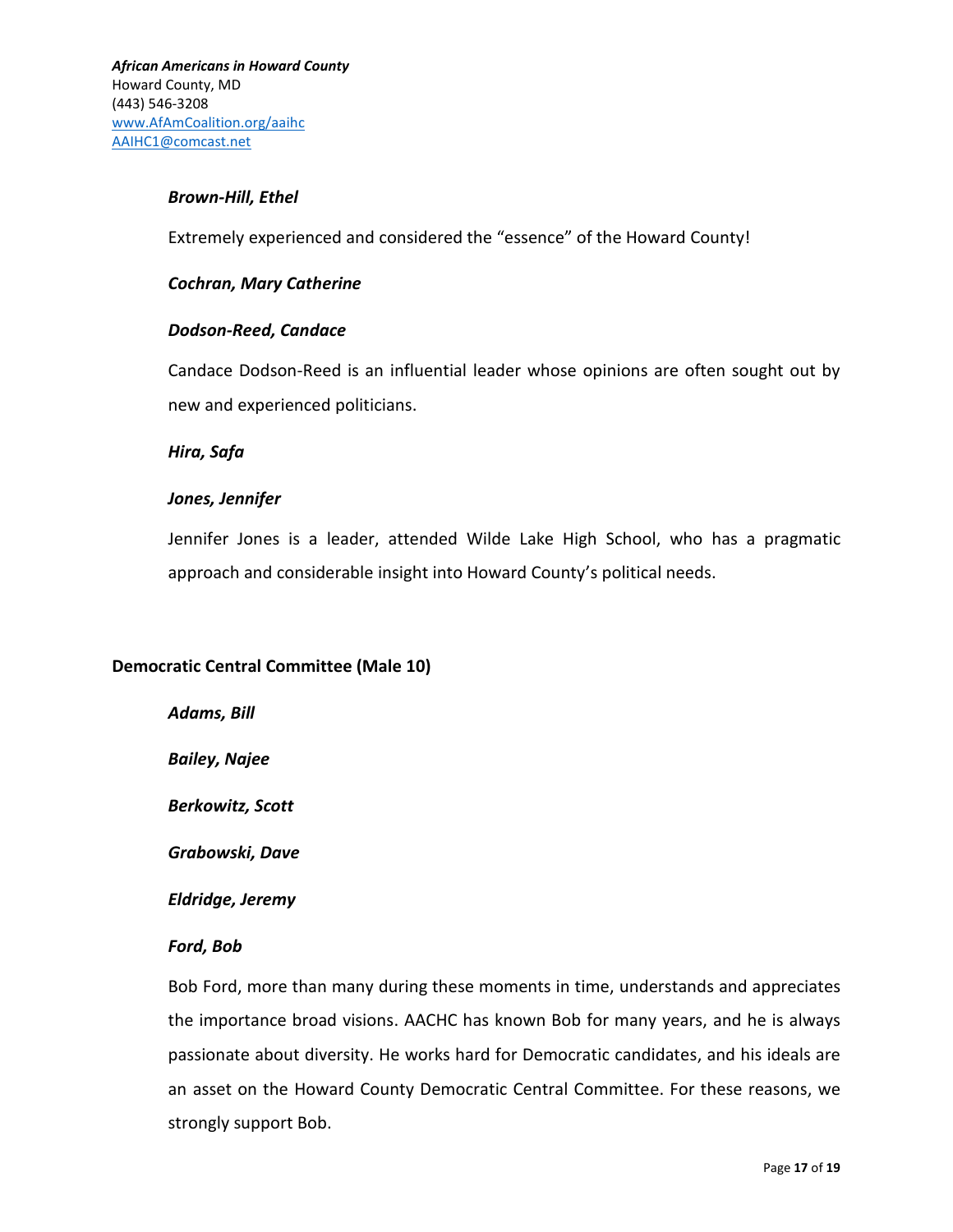#### *Rizvi, Shahan*

*Smith, Herbie*

*Spann, Peter*

*Saunders, Lewis*

#### <span id="page-17-0"></span>**Republican Central Committee**

#### *No endorsements*

Unable to get committee participation, especially their stance on key issues.

## <span id="page-17-1"></span>**Board of Education (Non-partisan)**

- 1. *Glascock, Bob*
- 2. *Mackey, Danny*
- 3. *Pandey, Anita*
- 4. *Taj, Sabina*

**African Americans in Howard County's (AAIHC)** primary purpose is to endorse political candidates for leadership positions and expand the public policy debate to include racial and economic equality. The views are progressive with an arc toward improving the system for democracy, freedom and opportunity for all. AAIHC is a sister organization of the African American Coalition of Howard County (AACHC).